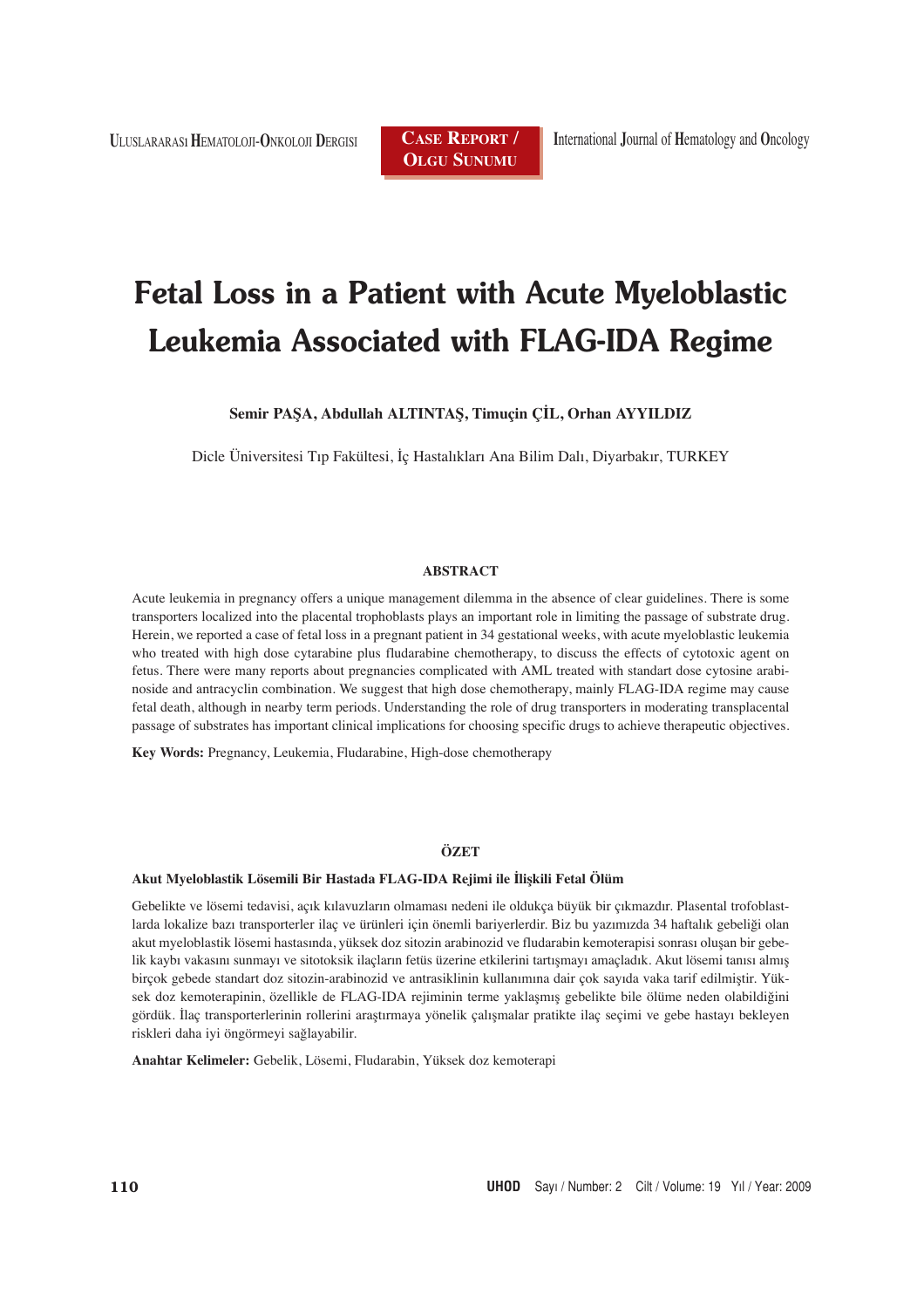# **INTRODUCTION**

Acute leukemia in pregnancy offers a unique management dilemma in the absence of clear guidelines. There is an increased risk of infection, hemorrhage and abortion consequent to neutropenia, anemia, thrombocytopenia or the cytotoxic treatment. The most critical period for teratogenicity is between 3rd and 10th weeks because this period correlates with the stage of active organogenesis. Hence many authors advise against the use of cytostatic agents during the first trimester. However, chemotherapy after the second trimester is associated with fetal malformations at a rate no higher than normal. When leukemia is diagnosed in the second or third trimester, induction chemotherapy should be undertaken, as in the nonpregnant patient, in an attempt to achieve complete remission before delivery.<sup>1</sup> Many chemotherapeutic agents cross the placental barrier and have been implicated of congenital malformations. The human placenta is a protective barrier, and a site for nutrient and waste exchange between mother and fetus.<sup>2</sup> Herein, we reported a case of fetal loss in a pregnant patient in 34 gestational weeks, with acute myeloblastic leukemia who treated with high dose cytarabine plus fludarabine chemotherapy, to discuss the effects of cytotoxic agent on fetus.

## **CASE REPORT**

A 32-year-old woman, gravida 4, parity 2, abortus 1 was admitted to the Dicle University Hospital, Department of Hematology in the 16th week of her pregnancy with gradually inreasing weakness, fatigue, fever, oronasal and gingival bleeding for 10 days. On examination marked pallor was noted with pulse 110/min, respiration 19/min, blood pressure 100/60 mmHg, and fever 39.1°C. Scattered petechiae, small hemorrhages in the right fundus, gingival bleeding, 16-week-size uterus and normal fetal heart tones was also noted. Hemarocrit was 26%, hemoglobin level was 8.6 g/dL, platelet count was 7000/dL, and WBC 12.000/mm3 with 35% myeloblasts. Bone marrow aspirate confirmed the diagnose of acute myeloblastic leukemia with 70% myeloblasts. Antileukemic therapy was initiated immediately after admission. The patient received idarubicin 12 mg/m<sup>2</sup> in 30 minutes, day 1-3, cytosine arabinoside 100 mg/m2 continious infusion, day

**UHOD** Say› / Number: 2 Cilt / Volume: 19 Y›l / Year: 2009 **111**

1-7. The patient was substituted with packed RBC and HLA cross matched platelets when Hb decreased below 9 g/dL or platelet count was less 20.000/dL. Aplasia developed 11 days after initiation of therapy. Three weeks after the initial course of therapy, her bone marrow demonstrated normal myeloid serie and erythropoiesis, with 2% myeloblasts. Her pregnancy was followed up regulary and this treatment regime was completed without any serious maternal or fetal complication. Patient did not come to her regular controls for postremission therapies untill the eight month of her pregnancy, and the patient returned with relapsed myeloblastic leukemia presented with weaknes, pallor, fever and purpuric skin lesions. Her hemoglobin level was 5.9 g/dL and platelet count was reduced to 11.000/dL. Bone marrow aspirate demonstrated a 60% myeloblastic infiltration. After maternal and fetal initial evaluation FLAG-IDA regime was started as salvage therapy (fludarabine 30 mg/m<sup>2</sup>, day 1-5, cytosine arabinoside 2  $g/m^2$ , day 1-5, and idarubicin 12 mg/m2 , day 1-3). Although, the patient well tolerate the treatment and achieved a remission at the end of this regime, fetal death occured 7 days after the initiating of the treatment.

## **DISCUSSION**

Treatment decisions for pregant patients with acute leukemia must be based on several factors, including the stage of gestation and the maternal and fetal health at the time of diagnosis, the mother's prognosis and her likelihood of future pregnancies after treatment, and the known carcinogenic potential of the drugs in question. When leukemia was diagnosed in the first or second trimester, there was a high incidence of abortion and premature delivery. However, the incidence of fetal malformations or complications of pregnancy is similar with non-leukemic pregnants.<sup>1</sup>

Our patient well tolerate the first induction regime of acute myeloblastic leukemia that developed in the second trimestr of her pregnancy. However, the second fludarabine containing regime caused to fetal death at the 7th day of initiating the FLAG-IDA regime, 4 days after the last day of fludarabine administration. The main difference between first and second regimes is consisting of fludarabine and the dose of cytarabine. Besides the progress of the